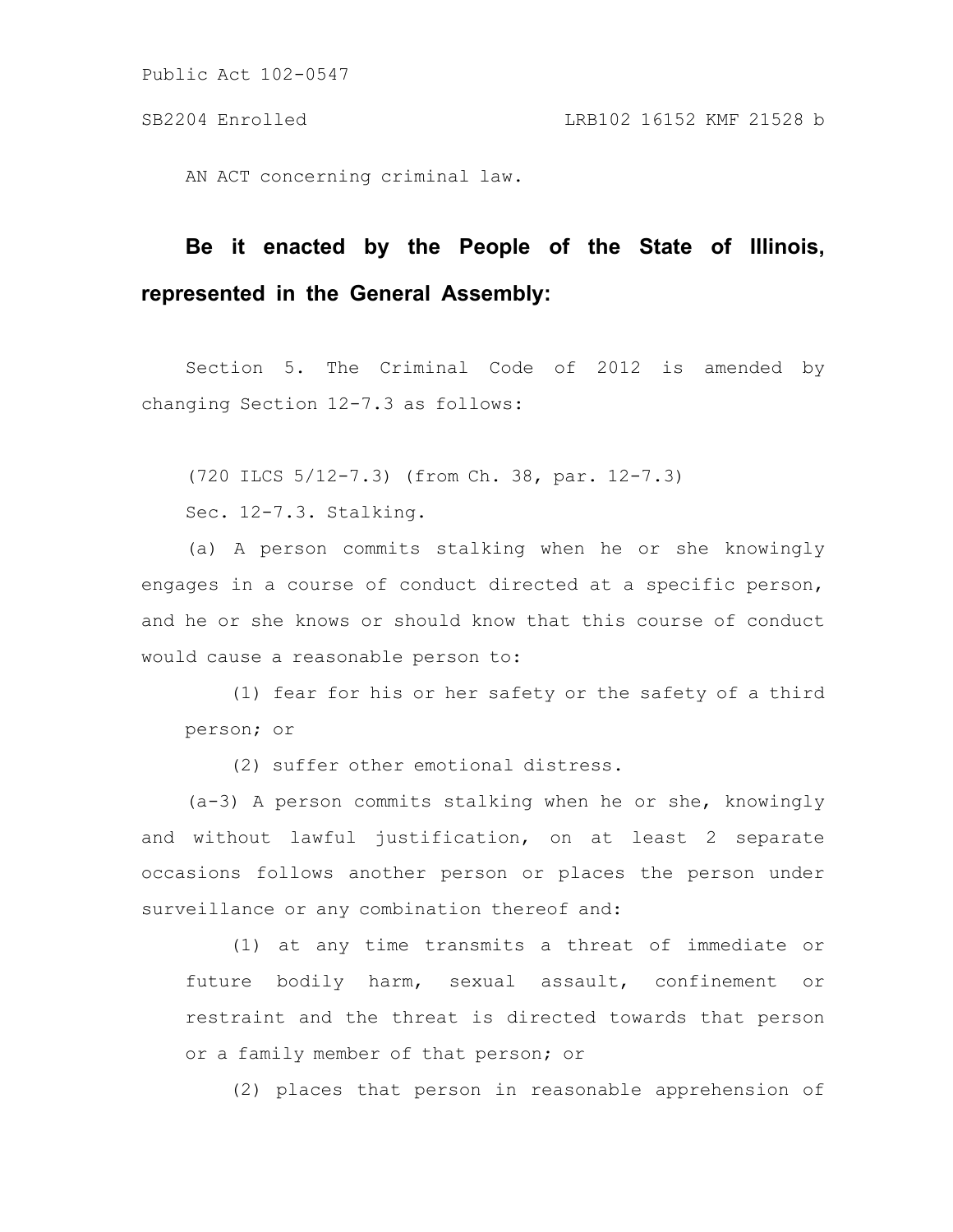## SB2204 Enrolled LRB102 16152 KMF 21528 b

immediate or future bodily harm, sexual assault, confinement or restraint to or of that person or a family member of that person.

(a-5) A person commits stalking when he or she has previously been convicted of stalking another person and knowingly and without lawful justification on one occasion:

(1) follows that same person or places that same person under surveillance; and

(2) transmits a threat of immediate or future bodily harm, sexual assault, confinement or restraint to that person or a family member of that person.

(a-7) A person commits stalking when he or she knowingly makes threats that are a part of a course of conduct and is aware of the threatening nature of his or her speech.

(b) Sentence. Stalking is a Class 4 felony; a second or subsequent conviction is a Class 3 felony.

(c) Definitions. For purposes of this Section:

(1) "Course of conduct" means 2 or more acts, including but not limited to acts in which a defendant directly, indirectly, or through third parties, by any action, method, device, or means follows, monitors, observes, surveils, threatens, or communicates to or about, a person, engages in other non-consensual contact, or interferes with or damages a person's property or pet. A course of conduct may include contact via electronic communications.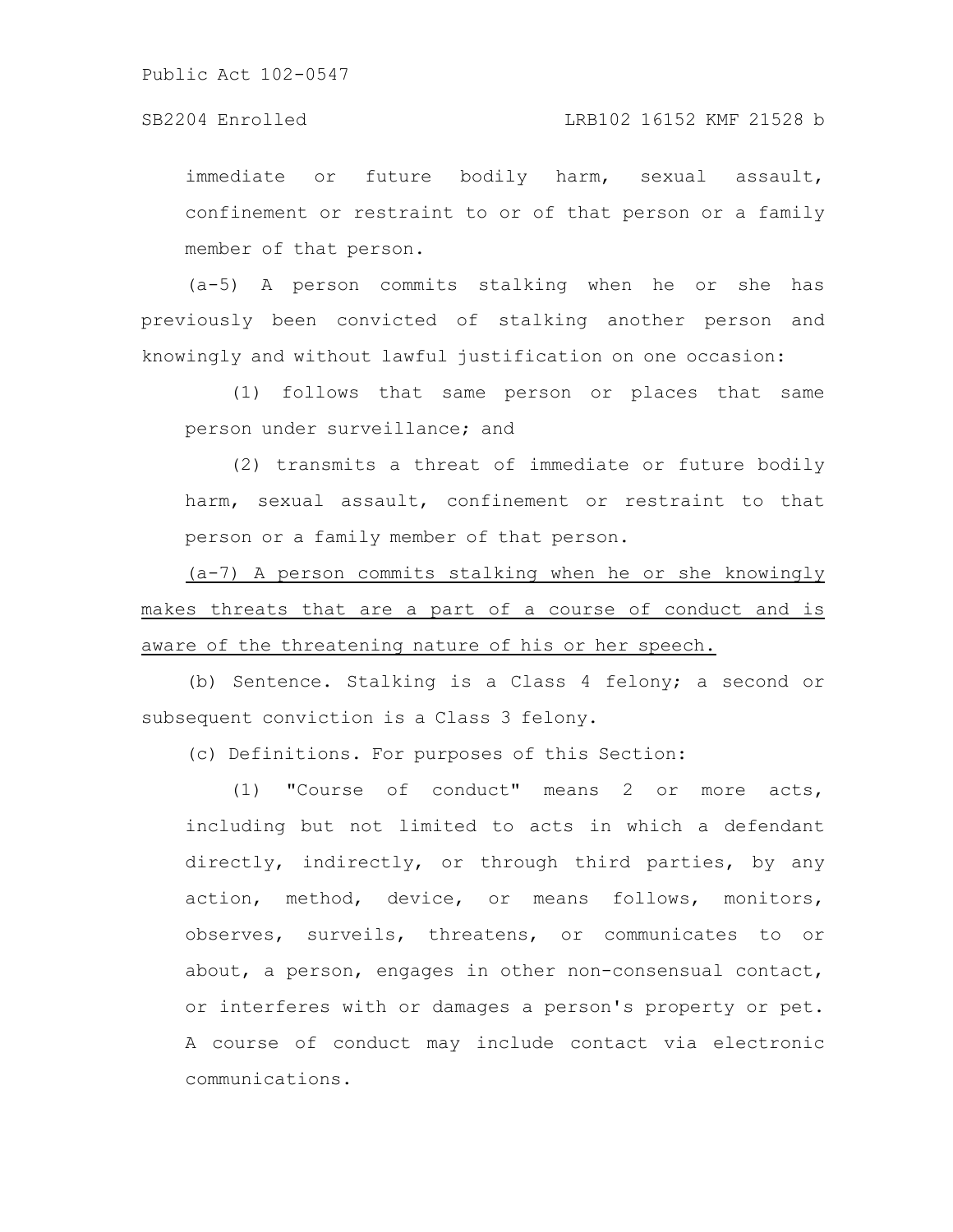## SB2204 Enrolled LRB102 16152 KMF 21528 b

(2) "Electronic communication" means any transfer of signs, signals, writings, sounds, data, or intelligence of any nature transmitted in whole or in part by a wire, radio, electromagnetic, photoelectric, or photo-optical system. "Electronic communication" includes transmissions by a computer through the Internet to another computer.

(3) "Emotional distress" means significant mental suffering, anxiety or alarm.

(4) "Family member" means a parent, grandparent, brother, sister, or child, whether by whole blood, half-blood, or adoption and includes a step-grandparent, step-parent, step-brother, step-sister or step-child. "Family member" also means any other person who regularly resides in the household, or who, within the prior 6 months, regularly resided in the household.

(5) "Follows another person" means (i) to move in relative proximity to a person as that person moves from place to place or (ii) to remain in relative proximity to a person who is stationary or whose movements are confined to a small area. "Follows another person" does not include a following within the residence of the defendant.

(6) "Non-consensual contact" means any contact with the victim that is initiated or continued without the victim's consent, including but not limited to being in the physical presence of the victim; appearing within the sight of the victim; approaching or confronting the victim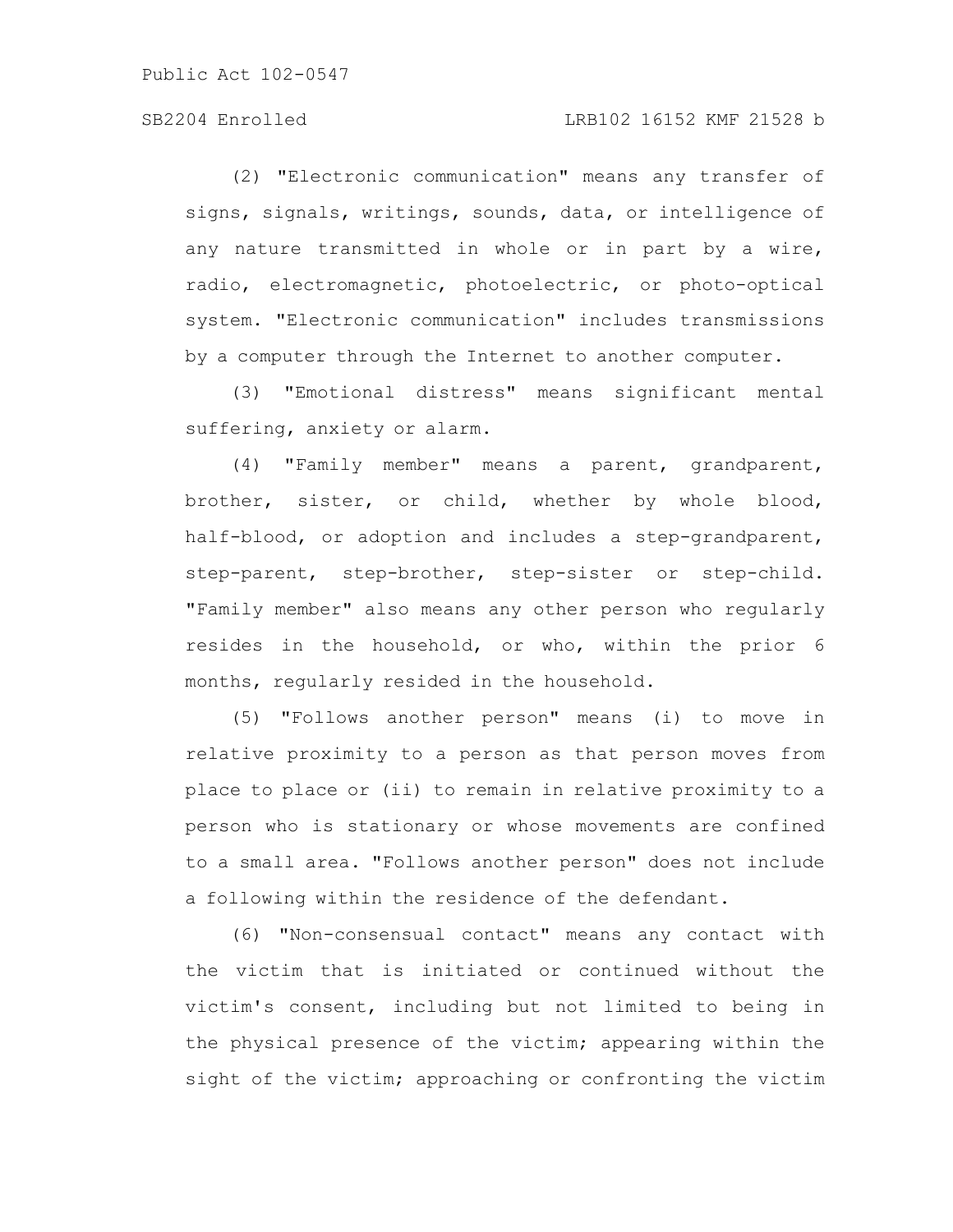in a public place or on private property; appearing at the workplace or residence of the victim; entering onto or remaining on property owned, leased, or occupied by the victim; or placing an object on, or delivering an object to, property owned, leased, or occupied by the victim.

(7) "Places a person under surveillance" means: (1) remaining present outside the person's school, place of employment, vehicle, other place occupied by the person, or residence other than the residence of the defendant; or (2) placing an electronic tracking device on the person or the person's property.

(8) "Reasonable person" means a person in the victim's situation.

(9) "Transmits a threat" means a verbal or written threat or a threat implied by a pattern of conduct or a combination of verbal or written statements or conduct.

(d) Exemptions.

(1) This Section does not apply to any individual or organization (i) monitoring or attentive to compliance with public or worker safety laws, wage and hour requirements, or other statutory requirements, or (ii) picketing occurring at the workplace that is otherwise lawful and arises out of a bona fide labor dispute, including any controversy concerning wages, salaries, hours, working conditions or benefits, including health and welfare, sick leave, insurance, and pension or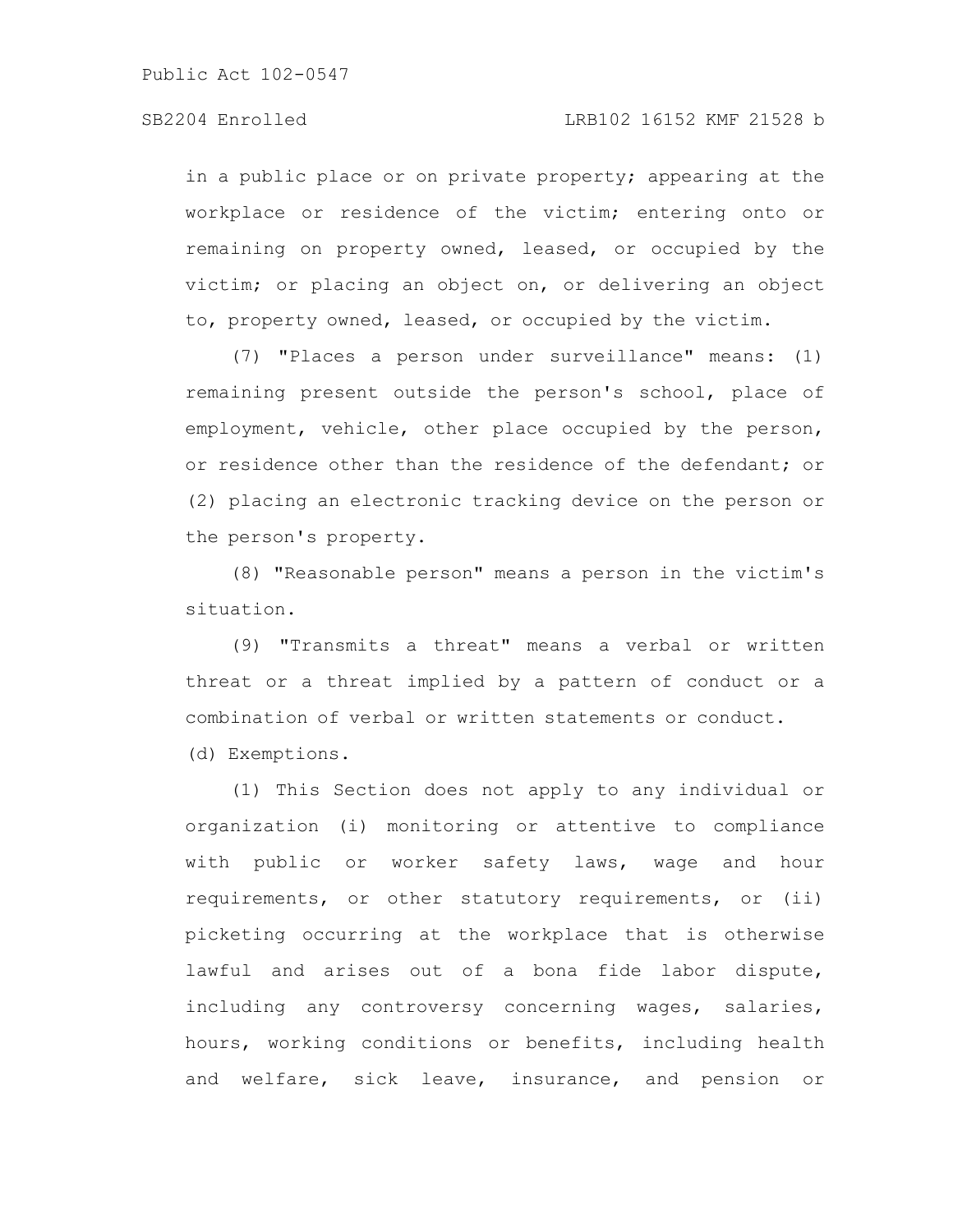retirement provisions, the making or maintaining of collective bargaining agreements, and the terms to be included in those agreements.

(2) This Section does not apply to an exercise of the right to free speech or assembly that is otherwise lawful.

(3) Telecommunications carriers, commercial mobile service providers, and providers of information services, including, but not limited to, Internet service providers and hosting service providers, are not liable under this Section, except for willful and wanton misconduct, by virtue of the transmission, storage, or caching of electronic communications or messages of others or by virtue of the provision of other related telecommunications, commercial mobile services, or information services used by others in violation of this Section.

(d-5) The incarceration of a person in a penal institution who commits the course of conduct or transmits a threat is not a bar to prosecution under this Section.

(d-10) A defendant who directed the actions of a third party to violate this Section, under the principles of accountability set forth in Article 5 of this Code, is guilty of violating this Section as if the same had been personally done by the defendant, without regard to the mental state of the third party acting at the direction of the defendant. (Source: P.A. 96-686, eff. 1-1-10; 96-1551, eff. 7-1-11;